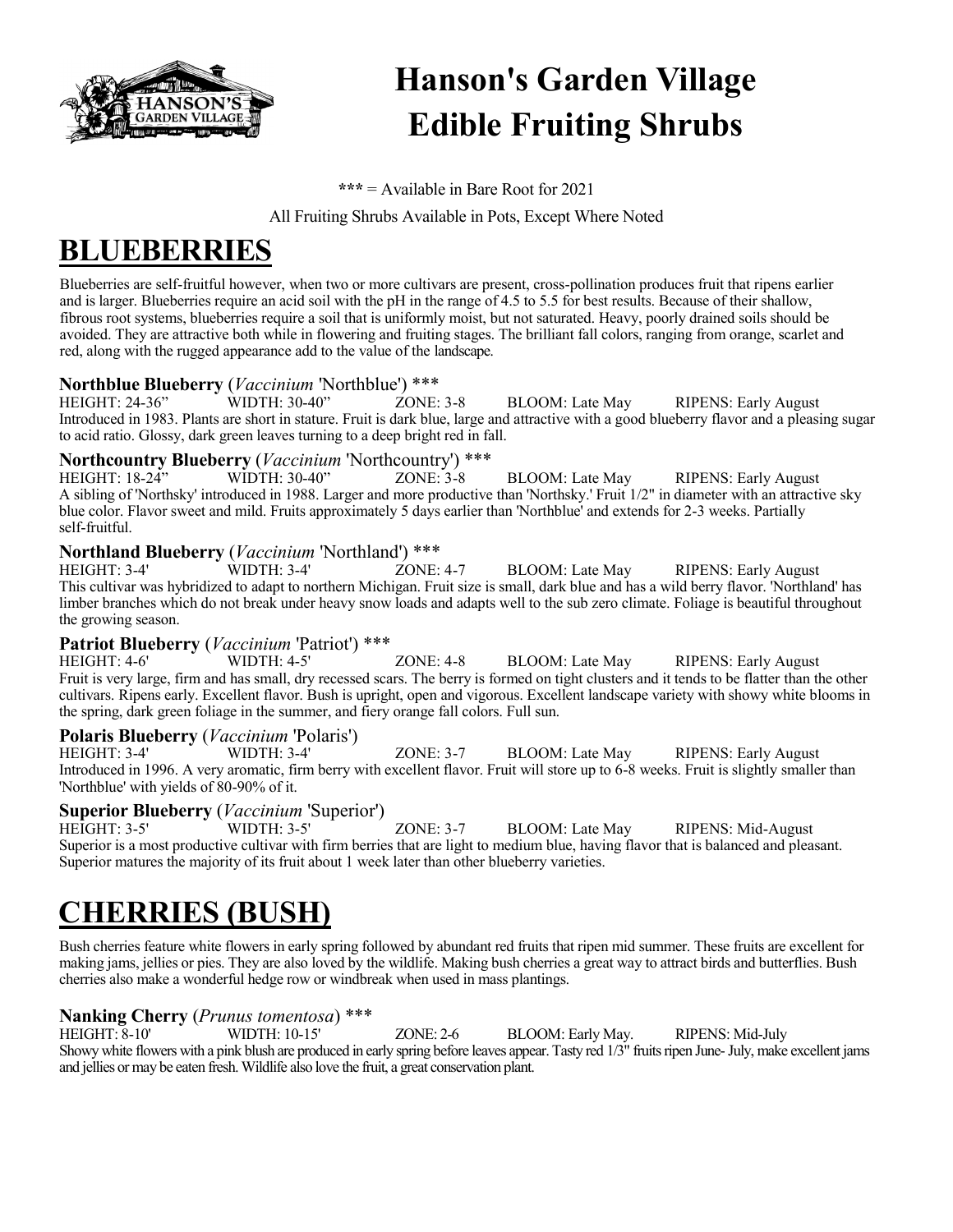# **CHOKEBERRIES**

Chokeberries are easy to grow and maintain. Can be used to make jams, jellies and many other fruit products. Berries are high in vitamins and antioxidants. Attractive white flowers in late spring along with glossy dark green leaves that turn to vivid hues of red and orange in the fall offer multi-season interest.

### **Autumn Magic Black Chokeberry** (*Aronia melanocarpa* 'Autumn Magic')

HEIGHT: 3-5' WIDTH: 2-4' ZONE: 3-7 BLOOM: May RIPENS: Mid-August Fragrant white flowers bloom in May followed by clusters of large, edible, dark purple-black berries which persist through the season. The leaves are a dark, glossy green all season long and put on an incredible fall color show of red and purple. Does well in full sun to part shade and is tolerant of most soil types. Aronia berries can be eaten fresh, used for baking, jams, juice and wine.

#### **Glossy Black Chokeberry** (*Aronia melanocarpa var. elata*) \*\*\*

HEIGHT: 4-6' WIDTH: 4-6' ZONE: 3-7 BLOOM: May RIPENS: Mid-August A splendid ornamental shrub. White flowers in May followed by 1/4" black fruits that hang on well into winter. Aronia berries can be eaten fresh, used for baking, jams, juice and wine.

### **Viking Chokeberry** (*Aronia melanocarpa* 'Viking')

HEIGHT: 6-8' WIDTH: 5-6' ZONE: 3-8 BLOOM: May RIPENS: Mid-August One of the best cultivars known for its incredibly large clusters of black fruit. Developed in Eastern Europe for commercial fruit production.

### **CRANBERRIES (HIGH BUSH)**

High Bush Cranberries can be used as an ornamental plant with added value for its edible fruits. The fruit is ripe in late August or early September. Best when picked slightly under ripe and sour. Can be used in sauces, jellies, and juices.

### **American Cranberrybush** (*Viburnum trilobum*) \*\*\*

ZONE: 2-7 BLOOM: Late May RIPENS: Late August Handsome, hardy shrub with lobed leaves. White flowers in late May. Scarlet berries last well into winter.

### **Dwarf American Cranberrybush** (*Viburnum trilobum* 'Compactum')

RIPENS: Late August This compact form of American cranberrybush has beautiful foliage that offers a slight red edge when new, then turns a deep red in fall. Does not flower or fruit at a young age and only lightly thereafter.

# **ELDERBERRIES**

These elderberries produce white flowers in late June. Fruits are blue to black and form in large clusters. The berries are excellent for making pies, jam and even elderberry wine. Selected varieties of the hardy native plant, American Elderberry, *Sambucus canadensis*. Used in background and wildlife plantings.

### **Adams Elder** (*Sambucus canadensis* 'Adams') \*\*\*

HEIGHT: 8-10' WIDTH: 8-12' ZONE: 3-9 BLOOM: Late June RIPENS: Late July A clone of S. canadensis selected for its large fruit. Fruit set is normally improved when more than one cultivar is used, such as 'York'.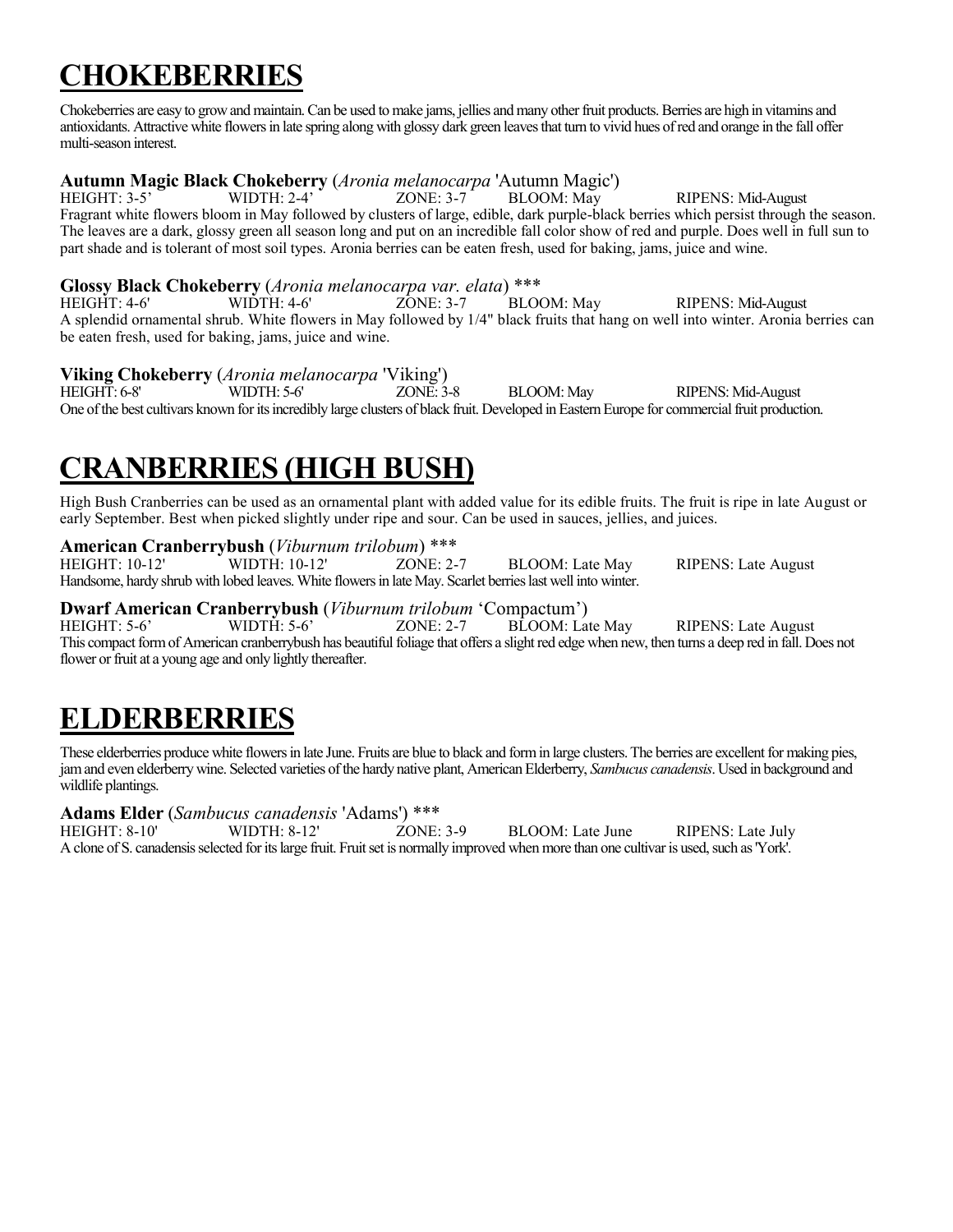# <sup>j</sup>**GRAPES**

Grapes are usually classified as either table (eaten raw) or wine. Table grapes tend to have large, seedless fruit with relatively thin skin. Seedless grapes make it easier for snacking and making jams, jellies, and juices. Wine grapes are smaller, usually seeded, and have relatively thick skins. A great characteristic in making wine, since much of the wines aroma comes from the grapes skin. Wine grapes also tend to be very sweet. Choose the grape that suits your needs best, and start your own backyard vineyard.

#### **Bluebell Grape** (*Vitis* 'Bluebell') \*\*\*

HEIGHT: Varies WIDTH: Varies ZONE: 4-8 BLOOM: Late May RIPENS: Mid-September Resembles 'Concord' in size and color but with more tender skin and greater hardiness. Very good table quality. Should be used in northern areas as a substitute for 'Concord'. Ripens in early to mid-September in Minnesota.

#### **Frontenac Gris™ Grape** (*Vitis* 'Frontenac Gris') \*\*\*

HEIGHT: Varies WIDTH: Varies ZONE: 4-8 BLOOM: Late May RIPENS: Mid-September A white form of 'Frontenac'. A coppery-peach colored grape with the aroma of peach and apricot. This muscat-like grape is desirable for white wine making, fresh eating and desserts. Excellent disease resistance. A University of MN introduction.

#### **Marquette Grape** (*Vitis* 'Marquette' PP19,579) \*\*\*

HEIGHT: Varies WIDTH: Varies ZONE: 4-8 BLOOM: Late May RIPENS: Mid-September A red wine variety that combines cold hardiness and disease resistance with excellent wine quality. Open and orderly growth habit is highly desirable for efficient vineyard management. Typically produces two clusters per shoot, eliminating the need for cluster thinning. Tasters noted an attractive, deep red color, with desirable aromas of cherry, black pepper and spice.

#### **Somerset Seedless Grape** (*Vitis* 'Somerset Seedless' ) \*\*\*

HEIGHT: Varies WIDTH: Varies ZONE: 4-8 BLOOM: Late May RIPENS: Mid-September A seedless table or juice grape with excellent flavor. Vigorous and bears heavily small, tight clusters of small, deep red berries. Earliest high quality seedless, berries are edible at pink stage in August, but are sweeter and more flavorful if left to ripen to full red.

#### **St. Theresa Grape** (*Vitis* 'St. Theresa seedless' ) \*\*\*

HEIGHT: Varies WIDTH: Varies ZONE: 4-8 BLOOM: Late May RIPENS: Mid-September Vigorous woody vine produces clusters of purple grapes which are mostly seedless. St Theresa is an early season table grape with excellent flavor that will tolerate alkaline soils and can be used for juice or jellies. Wonderfully graces an arbor to add ornamental value along with its fruit. Bred by Elmer Swenson of Wisconsin.

#### **Valiant Grape** (*Vitis* 'Valiant' ) \*\*\*

HEIGHT: Varies WIDTH: Varies ZONE: 3-8 BLOOM: Late May RIPENS: Mid-September A blue grape, attractive, well filled clusters average 4" in length. Very productive, annual bearer. Berries are round, up to 1/2" in diameter. Free of astringency, skin does not adhere to flesh.

### **HONEYBERRIES -** *NOT AVAILABLE IN 2021*

Honeyberry's taste has been compared to blueberries, blackberries, raspberries and black currants. Perfect for a backyard or full orchard. You can eat them fresh, bake into pies or make into jams or jellies.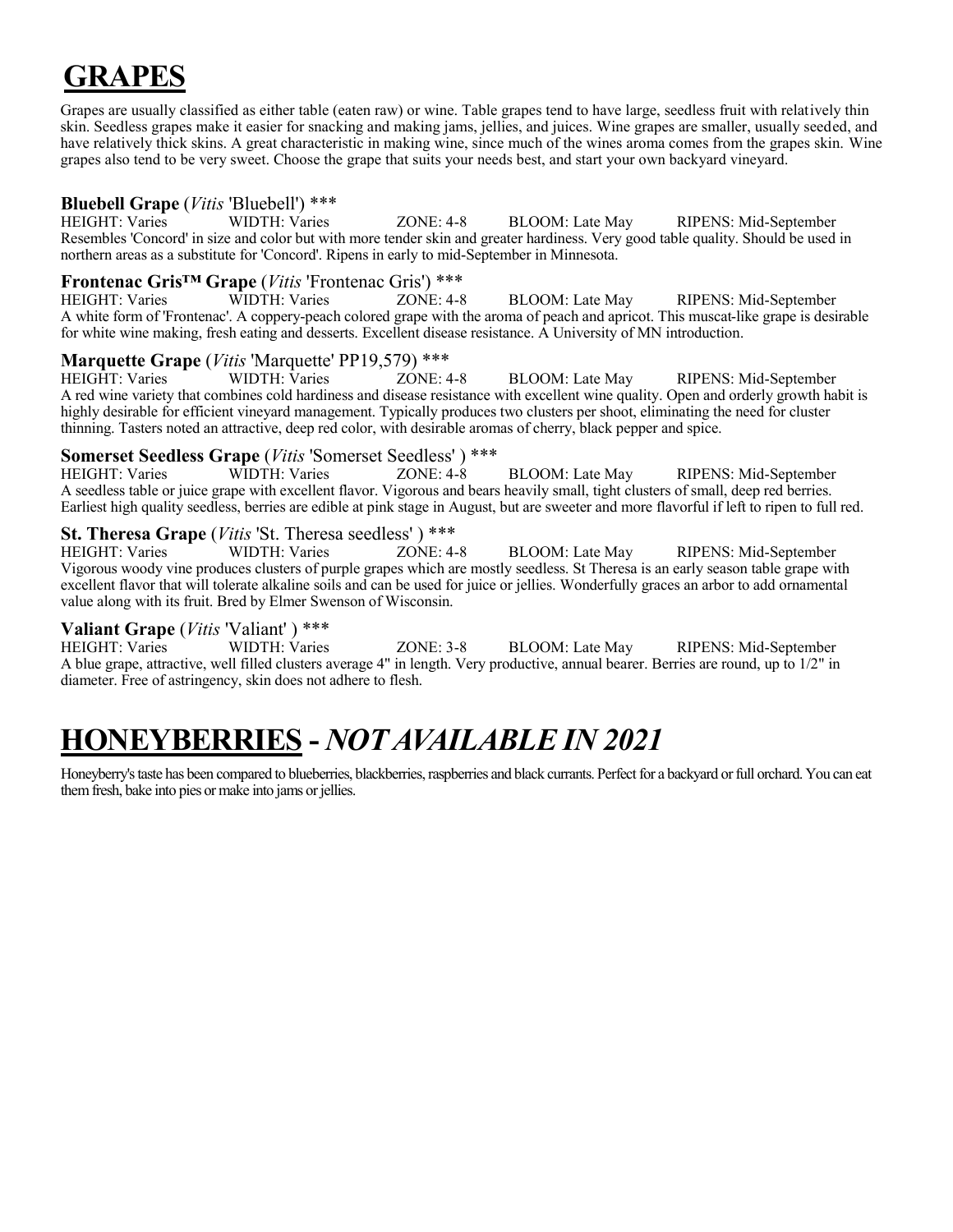## **RASPBERRIES**

Raspberries make great jams, jellies, tarts and other desserts. You can eat them fresh or freeze them for later. And, since raspberries are a great source of nutrients, vitamins and minerals, they make a healthy addition to any diet. Raspberry plants are self-pollinating. Planting another variety can increase fruit production.

#### **EVERBEARING:**

#### **Caroline Raspberry** (*Rubus* 'Caroline' PP10,412) \*\*\*

HEIGHT: 3-4' WIDTH: 3-4' ZONE: 4-7 BLOOM: Early May RIPENS: Early July & Sept. This is a University of Maryland variety that has proven to be one of the most productive varieties for the East and Midwest.It is considered to be the new standard for everbearing varieties. Fruit is larger than 'Heritage', more productive and the taste is very flavorful. 'Caroline' is vigorous and more tolerant of root rot and yellow rust than 'Heritage'. Fruits earlier than 'Heritage'. Leaf coverage reduces sunscald on berry.

#### **Fallgold Raspberry** (*Rubus* 'Fallgold') \*\*\*

HEIGHT: 3-4' WIDTH: 3-4' ZONE: 4-7 BLOOM: Early May RIPENS: Early July & August New golden yellow everbearing variety that produces two full crops each year. Spring crop and then a second crop July-August right up until a hard frost. Fruit is very sweet and juicy, firm, extra large conical berries are borne in large clusters. Excellent for all purposes. Hardy, vigorous and very productive.

#### **Heritage Raspberry** (*Rubus* 'Heritage')

HEIGHT: 3-4' WIDTH: 3-4' ZONE: 3-7 BLOOM: Early May RIPENS: Late July & Sept. The medium-sized red fruit has very good flavor and quality. First crop mid-July, second crop around September 1.

#### **SUMMER BEARING:**

#### **Boyne Raspberry** (*Rubus* 'Boyne')

HEIGHT: 4-6' WIDTH: 3-4' ZONE: 3-8 BLOOM: Early May RIPENS: Late July Red, medium acid with aromatic flavor. Vigorous, erect and sturdy. Excellent for canning, freezing, and dessert. Very productive and extremely hardy.

**Killarney Raspberry** (*Rubus* 'Killarney') \*\*\*<br>HEIGHT: 3-4' WIDTH: 3-4' ZONE: 3-7 BLOOM: Early May RIPENS: Late July Attractive red berries with great aroma and flavor. Excellent for freezing, canning and of course pie. One of the most disease resistant varieties, making it very easy to maintain. Sturdy growth habit. Released in Manitoba in 1961, thus very winter hardy. A distinct improvement over 'Latham'.

#### **Latham Raspberry** (*Rubus* 'Latham') \*\*\*

HEIGHT: 3-4' WIDTH: 3-4' ZONE: 3-7 BLOOM: Early May RIPENS: Early July Introduced by the University of Minnesota in 1920. Red, ripening over a long period. Sure cropper for home and commercial use.

#### **Royalty Raspberry** (*Rubus* 'Royalty') \*\*\*

HEIGHT: 3-4' WIDTH: 3-4' ZONE: 4-7 BLOOM: Early May RIPENS: Late July A cross between a purple raspberry and a red raspberry that combines the desirable features of both, coupling the large fruitsize and plant vigor of a purple hybrid with the high fruit quality of a red raspberry. Fruit picked at the full red stage has the sweet light flavor of red raspberries. Produces outstanding jelly or jam. Insect resistant. Suckers sparingly. Has considerable hardiness and is a superior substitute for BlackRaspberry.

### **SERVICEBERRIES**

The serviceberry shrub, also referred to as the Juneberry, Saskatoon or Shadbush, produces showy flowers and edible berries. Berries can be used in baked goods, jellies, jams, and dessert toppings. Can also add great color to the garden with show-stopping foliage in the fall.

#### **Regent Saskatoon Serviceberry (***Amelanchier alnifolia* **'Regent')**

HEIGHT: 4-6' WIDTH: 4-8' ZONE: 2-7 BLOOM: Early-Mid RIPENS: Late August A nicely shaped shrub form of Juneberry. Large white flowers. The dark purple to black fruit is sweet and good for eating and making jelly.

#### **Shadblow Serviceberry (***Amelanchier canadensis***)**

HEIGHT: 20-25' WIDTH: 10-15' ZONE: 4-8 BLOOM: Early RIPENS: Late August Erect shrub that spreads by means of sucker growth from the base. Flowers are snowy white and bloom early before foliage appears. The red-purple fruit is edible.